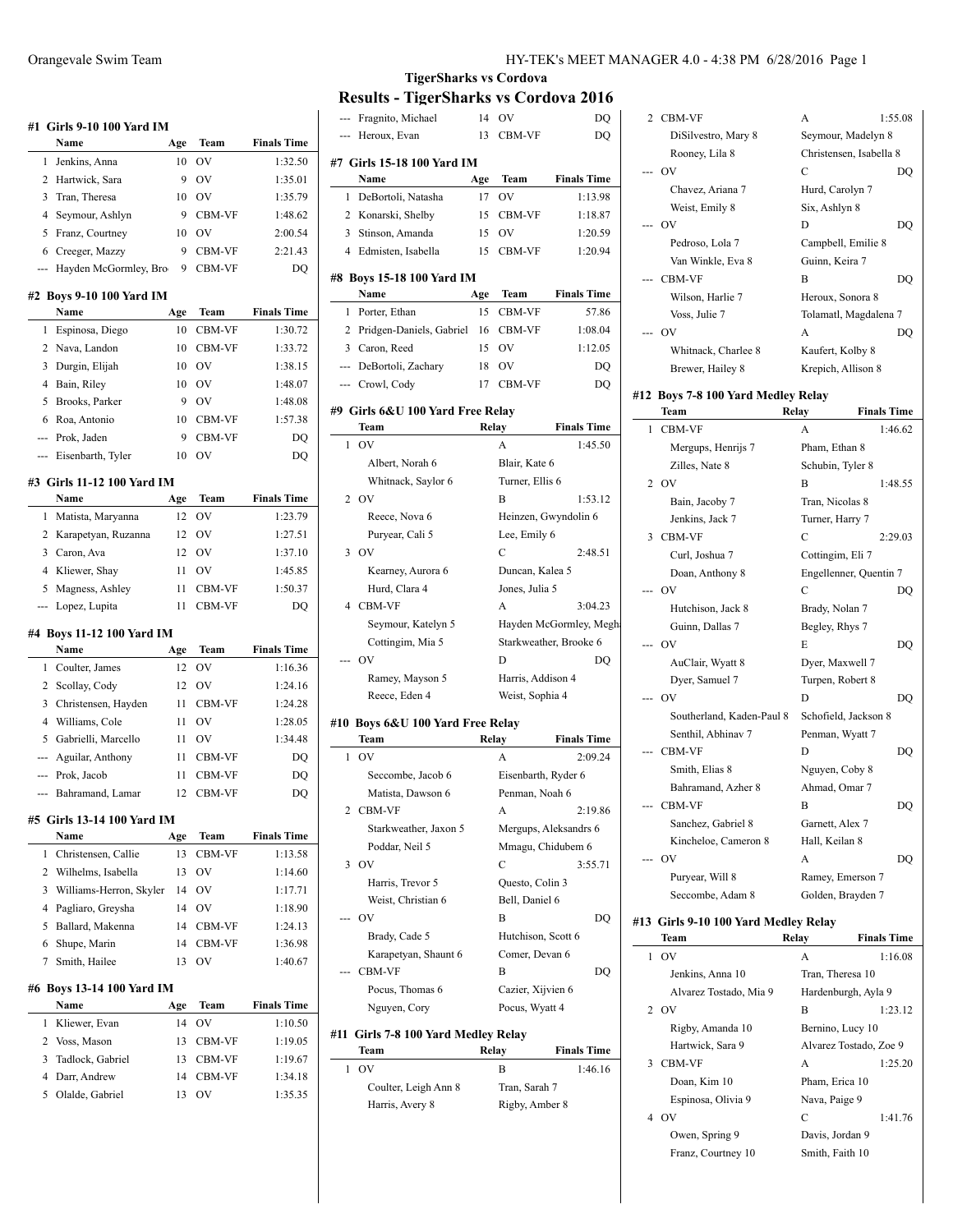#### **(#13 Girls 9-10 100 Yard Medley Relay)**

| <b>CBM-VF</b>       | В                  | 1:42.31 |
|---------------------|--------------------|---------|
| Gomez, J'Nia 10     | Seymour, Ashlyn 9  |         |
| Grisham, Makenna 10 | Creeger, Mazzy 9   |         |
| OV                  | E                  | 1:50.60 |
| Shaban, Hannah 10   | Mercado, Abigail 9 |         |
| Beil, Megan 10      | Frewin, Elliot 10  |         |
| OV                  | D                  | 2:07.04 |
| Audrain, Elena 10   | Pardo, Madalyn 10  |         |
| Harris, Kylie 10    | Bleile, Maia 9     |         |
|                     |                    |         |

#### **#14 Boys 9-10 100 Yard Medley Relay**

|   | Team                  | Relay            | <b>Finals Time</b>     |
|---|-----------------------|------------------|------------------------|
| 1 | <b>CBM-VF</b>         | A                | 1:15.60                |
|   | Gerrits, Aleksandr 10 | Nava, Landon 10  |                        |
|   | Espinosa, Diego 10    |                  | Rooney, Grant 10       |
|   | 2 OV                  | A                | 1:18.19                |
|   | Eisenbarth, Tyler 10  |                  | Weist, Ronnie 10       |
|   | Durgin, Elijah 10     | Bain, Riley 10   |                        |
| 3 | <b>CBM-VF</b>         | B                | 1:28.07                |
|   | Prok, Jaden 9         |                  | Mergups, Edwards 9     |
|   | Roa, Antonio 10       | Avalos, Ethan 9  |                        |
|   | 4 OV                  | $\overline{B}$   | 1:33.49                |
|   | Golden, Nathaniel 9   |                  | Smith, Brennan 10      |
|   | Brooks, Parker 9      | Turpen, Jacob 10 |                        |
| 5 | <b>CBM-VF</b>         | C                | 1:41.84                |
|   | Poddar, Sid 9         |                  | DiSilvestro, Joshua 10 |
|   | Magana, Joseph 9      | Myatt, Steven 10 |                        |
| 6 | OV                    | C                | 1:49.50                |
|   | Deen, Coen 9          |                  | Ramey, Benson 10       |
|   | Cook, Micah 9         | Winchell, Nate 9 |                        |
|   | 7 OV                  | D                | 1:52.36                |
|   | Gilbreath, Alex 9     |                  | Mercer, Brandon 9      |
|   | Senthil, Adi 10       |                  | Williams, Connor 9     |
|   |                       |                  |                        |

## **#15 Girls 11-12 200 Yard Medley Relay**

| Team                       | Relay           | <b>Finals Time</b>     |
|----------------------------|-----------------|------------------------|
| 1.0V                       | A               | 2:35.89                |
| Ryan, Paige 12             |                 | Karapetyan, Ruzanna 12 |
| Alvarez Tostado, Fionnah 1 |                 | Matista, Maryanna 12   |
| 2 CBM-VF                   | A               | 2:46.51                |
| DiSilvestro, Bethany 12    | Voss, Jenna 11  |                        |
| Goetze, Zoe 12             | Solis, Alina 11 |                        |
| 3.0V                       | B               | 3:21.42                |
| Fish, Josie 12             |                 | Kliewer, Shay 11       |
| Walder, Georgia 12         | Caron, Ava 12   |                        |
| --- OV                     | C               | DO                     |
| Hirst, Gwyneth 12          | Six, Alana 12   |                        |
| Legari, Maya 11            |                 | Cammarota, Emma 11     |
| <b>CBM-VF</b>              | B               | DO                     |
| Magness, Ashley 11         |                 | Cazier, Jouette 12     |
| Lopez, Lupita 11           |                 | Mesrobyan, Lucinae 11  |

## **#16 Boys 11-12 200 Yard Medley Relay**

| Team              | Relav              | <b>Finals Time</b> |
|-------------------|--------------------|--------------------|
| - OV              | А                  | 2:26.90            |
| Scollay, Cody 12  | Heinzen, Deklan 11 |                    |
| Williams, Cole 11 | Coulter, James 12  |                    |

# **TigerSharks vs Cordova Results - TigerSharks vs Cordova 2016**

| 2 CBM-VF               | A                      | 2:29.69 |
|------------------------|------------------------|---------|
| Christensen, Hayden 11 | Avalos, Andrew 12      |         |
| Pena, Kove 12          | Lopez, Raul 11         |         |
| 3 OV                   | B                      | 3:02.74 |
| Penman, Logan 12       | Matista, Matthew 11    |         |
| Miller, Bob 11         | Gabrielli, Marcello 11 |         |
| --- OV                 | C                      |         |
| Salerno, Elias 11      | Labelle, Jacob 11      |         |
| Begley, Zane 11        | AuClair, Matthew 11    |         |
| --- CBM-VF             | B                      |         |
| Anwari, Atal 11        | Whitaker, Eli 12       |         |
| Konarski, Austin 12    | Bahramand, Lamar 12    |         |
| <b>CBM-VF</b>          | C                      |         |
| Myatt, William 12      | Nguyen, Vincent 11     |         |
| Aguilar, Anthony 11    | Prok, Jacob 11         |         |
|                        |                        |         |

## **#17 Girls 13-14 200 Yard Medley Relay**

| Team                       | Relay           | <b>Finals Time</b>     |
|----------------------------|-----------------|------------------------|
| $1$ OV                     | A               | 2:14.41                |
| Wilhelms, Isabella 13      |                 | Pagliaro, Greysha 14   |
| Williams-Herron, Skyler 14 | Weist, Julia 13 |                        |
| 2 CBM-VF                   | A               | 2:20.50                |
| Edmisten, Julianna 14      |                 | Christensen, Callie 13 |
| Coleman-Salgado, Krishnay  |                 | Ballard, Makenna 14    |
| 3 OV                       | B               | 2:59.84                |
| Smith, Hailee 13           |                 | Wilson, Katelyn 13     |
| Coulter, Catherine 14      |                 | Cook, Corrina 13       |
| --- CBM-VF                 | B               | DO                     |
| Verble, Sophia 14          |                 | Shupe, Marin 14        |
| Burgess, Hannah 14         |                 | Magana, Isabella 13    |

#### **#18 Boys 13-14 200 Yard Medley Relay**

|   | Team                    | Relay            | <b>Finals Time</b>    |
|---|-------------------------|------------------|-----------------------|
| 1 | <b>CBM-VF</b>           | A                | 2:11.34               |
|   | West, Josiah 13         | Voss, Mason 13   |                       |
|   | Whitaker, Wesley 14     |                  | Zilles, Jackson 14    |
|   | 2 OV                    | A                | 2:17.75               |
|   | Walder, Pace 14         | Kliewer, Evan 14 |                       |
|   | Rosenberger, Vincent 14 |                  | Heinzen, Trayton 14   |
|   | 3.0V                    | B                | 2:52.64               |
|   | Fragnito, Michael 14    | Fish, Jackson 14 |                       |
|   | Olalde, Gabriel 13      |                  | Summerhays, Hunter 13 |
|   | --- CBM-VF              | B                | DO.                   |
|   | Tadlock, Gabriel 13     | Roa, Ryan 14     |                       |
|   | Sillas, James 13        | Darr, Andrew 14  |                       |

#### **#19 Girls 15-18 200 Yard Medley Relay**

 $\overline{a}$ 

| Team                  | Relay          | <b>Finals Time</b>    |
|-----------------------|----------------|-----------------------|
| OV                    | A              | 2:19.76               |
| Boe, Taylor 16        | Fish, Grace 15 |                       |
| DeBortoli, Natasha 17 |                | Stinson, Amanda 15    |
| <b>CBM-VF</b>         | A              | 2:28.72               |
| Todd, Ashly 17        |                | Konarski, Shelby 15   |
| Edmisten, Isabella 15 |                | DiSilvestro, Grace 15 |

## **#20 Boys 15-18 200 Yard Medley Relay**

| Team             | Relav          | <b>Finals Time</b>          |
|------------------|----------------|-----------------------------|
| 1 CBM-VF         | А              | 1:46.22                     |
| Porter, Ethan 15 | Higdon, Tom 18 |                             |
| Crowl, Cody 17   |                | Pridgen-Daniels, Gabriel 16 |

| 2      | OV                                |                | А                     | 1:56.90            |
|--------|-----------------------------------|----------------|-----------------------|--------------------|
|        | Boe, Joshua 18                    |                | DeBortoli, Zachary 18 |                    |
|        | DeBortoli, Bryan 17               |                | Beilgard, Austin 16   |                    |
| 3      | OV                                |                | B                     | 2:19.77            |
|        | Coulter, Joshua 16                |                | Boe, Jacob 15         |                    |
|        | Caron, Reed 15                    |                | Dill, David Laroy 15  |                    |
|        |                                   |                |                       |                    |
| #21    | Girls 6&U 25 Yard Free            |                |                       |                    |
|        | Name                              | Age            | Team                  | <b>Finals Time</b> |
| 1      | Turner, Ellis                     | 6              | OV                    | 25.57              |
| 2      | Whitnack, Saylor                  | 6              | OV                    | 25.92              |
| 3      | Starkweather, Brooke              | 6              | <b>CBM-VF</b>         | 26.53              |
| 4      | Albert, Norah                     | 6              | <b>OV</b>             | 29.14              |
| 5      | Reece, Nova                       | 6              | <b>OV</b>             | 29.81              |
| 6      | Lee, Emily                        | 6              | <b>OV</b>             | 30.44              |
| 7      | Puryear, Cali                     | 5              | <b>OV</b>             | 31.33              |
| 8      | Heinzen, Gwyndolin                | 6              | OV                    | 32.92              |
| 9      | Kearney, Aurora                   | 6              | <b>OV</b>             | 33.95              |
| 10     | Blair, Kate                       | 6              | OV                    | 35.54              |
| 11     | Jones, Julia                      | 5              | <b>OV</b>             | 38.48              |
| 12     | Seymour, Katelyn                  | 5              | CBM-VF                | 41.44              |
| 13     | Hayden McGormley, Meg             | 6              | <b>CBM-VF</b>         | 50.32              |
| 14     | Hurd, Clara                       | 4              | <b>OV</b>             | 56.11              |
| 15     | Cottingim, Mia                    | 5              | <b>CBM-VF</b>         | 57.34              |
| 16     | Ramey, Mayson                     | 5              | <b>OV</b>             | 1:01.82            |
| 17     | Weist, Sophia                     | 4              | <b>OV</b>             | 1:09.59            |
| 18     | Harris, Addison                   | $\overline{4}$ | <b>OV</b>             | 1:33.54            |
| 19     | Reece, Eden                       | 4              | <b>OV</b>             | 1:33.90            |
| 20     | Matista, Josie                    | 3              | OV                    | 1:39.79            |
| 21     | DiSilvestro, Susanna              | 4              | CBM-VF                | 1:43.32            |
| ---    | Mmagu, Chidera                    | 3              | CBM-VF                | DQ                 |
| ---    | Duncan, Kalea                     | 5              | OV                    | DQ                 |
|        |                                   |                |                       |                    |
| #22    | Boys 6&U 25 Yard Free<br>Name     |                |                       |                    |
| 1      | Seccombe, Jacob                   | Age<br>6       | Team<br>OV            | <b>Finals Time</b> |
|        |                                   |                |                       | 28.58              |
| 2      | Mmagu, Chidubem                   | 6              | CBM-VF                | 28.62              |
| 3<br>4 | Brady, Cade                       | 5              | <b>OV</b>             | 29.61              |
|        | Penman, Noah                      | 6              | OV<br>OV              | 32.31              |
| 5      | Matista, Dawson                   | 6              |                       | 34.18              |
| 6      | Eisenbarth, Ryder<br>Bell, Daniel | 6              | ov                    | 36.43              |
| 7      |                                   | 6              | OV                    | 36.81              |
| 8      | Starkweather, Jaxon               | 5              | CBM-VF                | 38.66              |
| 9      | Mergups, Aleksandrs               | 6              | CBM-VF                | 42.81              |
| 10     | Comer, Devan                      | 6              | OV                    | 42.93              |
| 11     | Hutchison, Scott                  | 6              | OV                    | 47.95              |
| 12     | Karapetyan, Shaunt                | 6              | OV                    | 48.85              |
| 13     | Weist, Christian                  | 6              | OV                    | 1:11.99            |
| 14     | Questo, Colin                     | 3              | OV                    | 1:14.43            |
| 15     | Cazier, Xijvien                   | 6              | CBM-VF                | 1:29.22            |
| 16     | Pocus, Thomas                     | 6              | CBM-VF                | 1:31.79            |
| 17     | Nguyen, Cory                      |                | CBM-VF                | 1:47.69            |
| ---    | Pocus, Wyatt                      | 4              | CBM-VF                | DQ                 |
| ---    | Poddar, Neil                      | 5              | CBM-VF                | DQ                 |

## **#23 Girls 7-8 25 Yard Free**

| <b>Name</b>        | Age Team | <b>Finals Time</b> |
|--------------------|----------|--------------------|
| 1 Seymour, Madelyn | 8 CBM-VF | 20.35              |

--- Harris, Trevor 5 OV DQ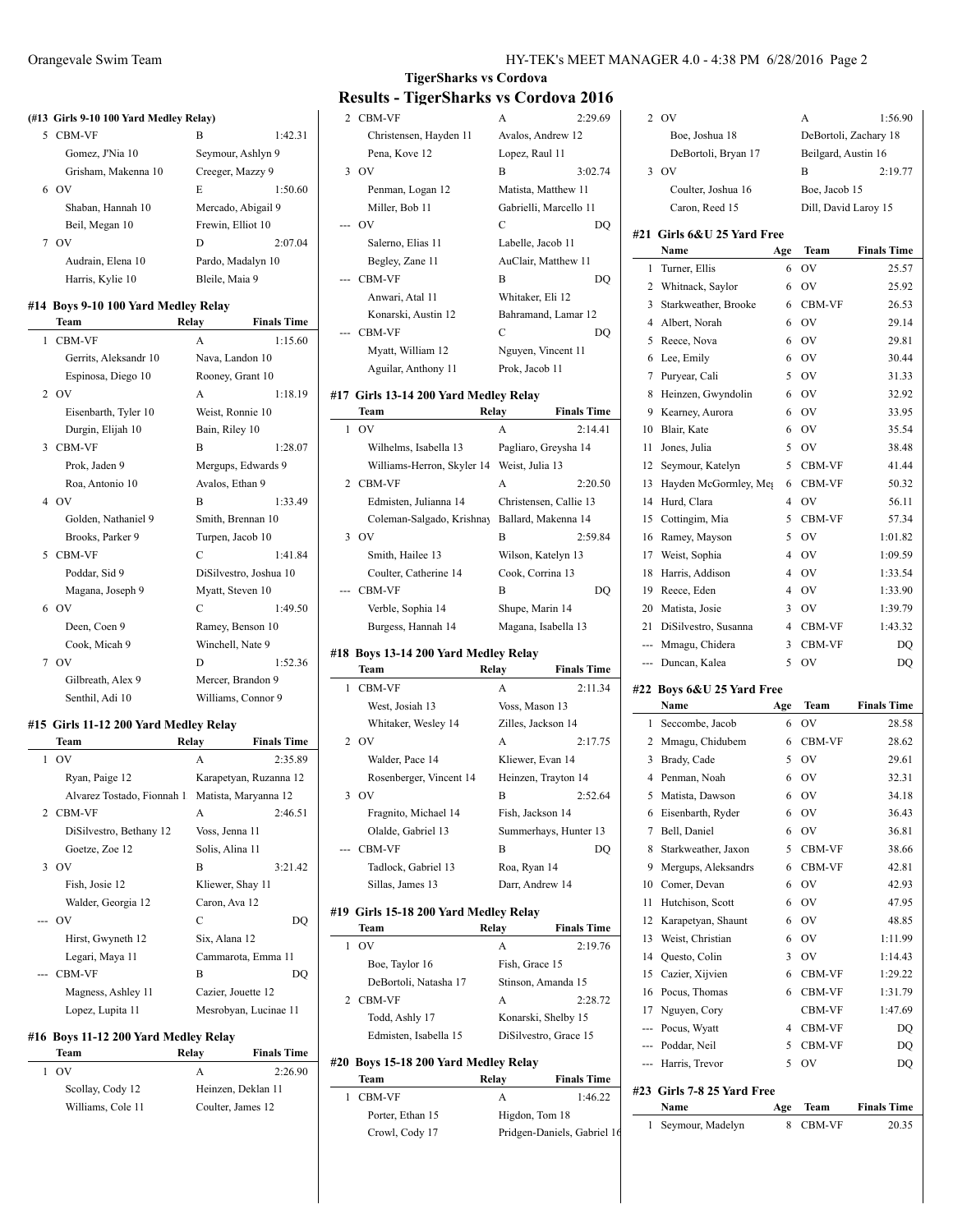# **(#23 Girls 7-8 25 Yard Free)**

|                | 2 Christensen, Isabella   | 8              | CBM-VF        | 20.61              |
|----------------|---------------------------|----------------|---------------|--------------------|
| 3              | Krepich, Allison          | 8              | OV            | 20.67              |
| 4              | Duncan, Kaeleana          | 8              | OV            | 21.31              |
| 5              | Coulter, Leigh Ann        | 8              | <b>OV</b>     | 21.66              |
| 6              | Tran, Sarah               | $\tau$         | OV            | 24.75              |
| 7              | Rooney, Lila              | 8              | CBM-VF        | 25.71              |
| 8              | Weist, Emily              | 8              | OV            | 27.53              |
| 9              | Tilford, Ava              | 8              | OV            | 28.81              |
| 10             | Brewer, Madison           | 8              | OV            | 29.38              |
| 11             | Mercer, Nikki             | $\overline{7}$ | OV            | 30.92              |
| 12             | Brewer, Hailey            | 8              | OV            | 31.26              |
| 13             | Franz, Allison            | $\overline{7}$ | OV            | 31.58              |
| 14             | Campbell, Emilie          | 8              | OV            | 31.67              |
| 15             | DiSilvestro, Mary         | 8              | CBM-VF        | 32.04              |
| 16             | Aguilar, Monica           | 8              | CBM-VF        | 33.70              |
| 17             | Heroux, Sonora            | 8              | CBM-VF        | 35.00              |
| 18             | Pedroso, Lola             | 7              | OV            | 42.61              |
| 19             | Van Winkle, Eva           | 8              | OV            | 43.33              |
| 20             | Coulter, Noelle           | 7              | <b>OV</b>     | 46.36              |
| 21             | Guinn, Keira              | $\overline{7}$ | OV            | 49.36              |
| 22             | Six, Ashlyn               | 8              | <b>OV</b>     | 51.98              |
| 23             | Voss, Julie               | 7              | CBM-VF        | 52.90              |
| ---            | Wilson, Harlie            | 7              | CBM-VF        | DQ                 |
|                | #24 Boys 7-8 25 Yard Free |                |               |                    |
|                | Name                      | Age            | Team          | <b>Finals Time</b> |
| 1              | Tran, Nicolas             | 8              | OV            | 19.88              |
| $\overline{c}$ | Mergups, Henrijs          | $\overline{7}$ | CBM-VF        | 19.94              |
| 3              | Golden, Brayden           | 7              | OV            | 20.39              |
| $\overline{4}$ | Turner, Harry             | $\overline{7}$ | OV            | 20.63              |
| 5              | Schubin, Tyler            | 8              | CBM-VF        | 20.75              |
| 6              | Ramey, Emerson            | 7              | <b>OV</b>     | 23.98              |
| 7              | Pham, Ethan               | 8              | <b>CBM-VF</b> | 24.97              |
| 8              | AuClair, Wyatt            | 8              | <b>OV</b>     | 25.16              |
| 9              | Doan, Anthony             | 8              | CBM-VF        | 25.49              |
| 10             | Cottingim, Eli            | $\overline{7}$ | CBM-VF        | 26.02              |
| 11             | Southerland, Kaden-Paul   | 8              | <b>OV</b>     | 26.09              |
| 12             | Hutchison, Jack           | 8              | <b>OV</b>     | 27.15              |
| 13             | Kincheloe, Cameron        | 8              | CBM-VF        | 27.43              |
| 14             | Darr, John                | 8              | CBM-VF        | 27.89              |
| 15             | Bain, Jacoby              | $\overline{7}$ | OV            | 27.98              |

16 Begley, Rhys 7 OV 28.42 Nguyen, Coby 8 CBM-VF 29.97 18 Brady, Nolan 7 OV 32.11 Schofield, Jackson 8 OV 32.88 Dyer, Samuel 7 OV 34.01 21 Bahramand, Azher 8 CBM-VF 35.02 22 Senthil, Abhinav 7 OV 36.43 23 Dyer, Maxwell 7 OV 37.80 24 Engellenner, Quentin 7 CBM-VF 41.88 25 Guinn, Dallas 7 OV 42.04 26 Smith, Elias 8 CBM-VF 42.56 27 Curl, Joshua 7 CBM-VF 43.59 Ahmad, Omar 7 CBM-VF 50.08

# **TigerSharks vs Cordova Results - TigerSharks vs Cordova 2016**

 $\overline{a}$ 

L,

 $\overline{a}$ 

|       | #25 Girls 9-10 25 Yard Free  |     |        |                    |
|-------|------------------------------|-----|--------|--------------------|
|       | Name                         | Age | Team   | <b>Finals Time</b> |
| 1     | Tran, Theresa                | 10  | OV     | 15.76              |
| 2     | Hartwick, Sara               | 9   | OV     | 15.97              |
| 3     | Jenkins, Anna                | 10  | OV     | 16.12              |
| 4     | Bernino, Lucy                | 10  | OV     | 17.61              |
| 5     | Espinosa, Olivia             | 9   | CBM-VF | 18.23              |
| 6     | Nava, Paige                  | 9   | CBM-VF | 18.65              |
| 7     | Franz, Courtney              | 10  | OV     | 18.83              |
| 8     | Alvarez Tostado, Zoe         | 9   | OV     | 19.02              |
| 9     | Smith, Faith                 | 10  | OV     | 19.11              |
| $*10$ | Audrain, Elena               | 10  | OV     | 20.24              |
| $*10$ | Doan, Kim                    | 10  | CBM-VF | 20.24              |
| 12    | Harris, Kylie                | 10  | OV     | 20.32              |
| 13    | Grisham, Makenna             | 10  | CBM-VF | 20.57              |
| 14    | Pardo, Madalyn               | 10  | OV     | 20.85              |
| 15    | Frewin, Elliot               | 10  | OV     | 21.32              |
| 16    | Bleile, Maia                 | 9   | OV     | 23.64              |
| 17    | Davis, Jordan                | 9   | OV     | 24.05              |
| 18    | Mercado, Abigail             | 9   | OV     | 24.44              |
| 19    | Owen, Spring                 | 9   | OV     | 24.51              |
| 20    | Gomez, J'Nia                 | 10  | CBM-VF | 25.58              |
| 21    | Avalos, Aria                 | 10  | CBM-VF | 33.98              |
|       |                              |     |        |                    |
|       | #26 Boys 9-10 25 Yard Free   |     |        |                    |
|       | Name                         | Age | Team   | <b>Finals Time</b> |
| 1     | Nava, Landon                 | 10  | CBM-VF | 14.69              |
| 2     | Espinosa, Diego              | 10  | CBM-VF | 15.17              |
| 3     | Gerrits, Aleksandr           | 10  | CBM-VF | 16.39              |
| 4     | Bain, Riley                  | 10  | OV     | 16.46              |
| 5     | Golden, Nathaniel            | 9   | OV     | 16.94              |
| 6     | Eisenbarth, Tyler            | 10  | OV     | 17.01              |
| 7     | Myatt, Steven                | 10  | CBM-VF | 18.44              |
| 8     | Mergups, Edwards             | 9   | CBM-VF | 18.58              |
| 9     | Avalos, Ethan                | 9   | CBM-VF | 19.45              |
| 10    | Deen, Coen                   | 9   | OV     | 19.86              |
| 11    | Prok, Jaden                  | 9   | CBM-VF | 19.95              |
| 12    | Poddar, Sid                  | 9   | CBM-VF | 20.02              |
| 13    | Brooks, Parker               | 9   | OV     | 20.28              |
| 14    | Cook, Micah                  | 9   | OV     | 20.33              |
| 15    | Gilbreath, Alex              | 9   | OV     | 22.43              |
| 16    | Ramey, Benson                | 10  | OV     | 22.67              |
| 17    | Senthil, Adi                 | 10  | OV     | 23.17              |
| 18    | DiSilvestro, Joshua          | 10  | CBM-VF | 23.87              |
| 19    | Ryan, Jack                   | 9   | OV     | 24.62              |
| 20    | Ahmad, Ibrahim               | 9   | CBM-VF | 26.76              |
| 21    | Galyean, Benjamin            | 10  | CBM-VF | 26.99              |
| 22    | Williams, Connor             | 9   | OV     | 27.79              |
| 23    | Goetze, Zachary              | 10  | CBM-VF | 27.98              |
|       | #27 Girls 11-12 50 Yard Free |     |        |                    |
|       | Name                         | Age | Team   | <b>Finals Time</b> |
| 1     | Goetze, Zoe                  | 12  | CBM-VF | 30.67              |
| 2     | Matista, Maryanna            | 12  | OV     | 31.77              |
| 3     | Karapetyan, Ruzanna          | 12  | OV     | 33.18              |
| 4     | Ryan, Paige                  | 12  | OV     | 34.85              |
| 5     | Caron, Ava                   | 12  | OV     | 38.29              |
|       |                              |     |        |                    |

| 6  | Odom, Kristen                | 11  | OV     | 38.51              |
|----|------------------------------|-----|--------|--------------------|
| 7  | Voss, Jenna                  | 11  | CBM-VF | 39.72              |
| 8  | DiSilvestro, Bethany         | 12  | CBM-VF | 40.15              |
| 9  | Fish, Josie                  | 12  | OV     | 42.36              |
| 10 | Six, Alana                   | 12  | OV     | 42.65              |
| 11 | Walder, Georgia              | 12  | OV     | 44.38              |
| 12 | Magness, Ashley              | 11  | CBM-VF | 45.91              |
| 13 | Legari, Maya                 | 11  | OV     | 47.01              |
| 14 | Daniyelyan, Rosa             | 11  | CBM-VF | 47.46              |
| 15 | Hirst, Gwyneth               | 12  | OV     | 49.45              |
| 16 | Cazier, Jouette              | 12  | CBM-VF | 49.81              |
| 17 | Rodriguez, Julianna          | 11  | CBM-VF | 50.90              |
| 18 | Mesrobyan, Lucinae           | 11  | CBM-VF | 1:05.22            |
| 19 | Marsh-Wood, Grace            | 11  | CBM-VF | 1:12.90            |
|    |                              |     |        |                    |
|    | #28 Boys 11-12 50 Yard Free  |     |        |                    |
|    | Name                         | Age | Team   | <b>Finals Time</b> |
| 1  | Pena, Kove                   | 12  | CBM-VF | 30.98              |
| 2  | Heinzen, Deklan              | 11  | OV     | 32.24              |
| 3  | Matista, Matthew             | 11  | OV     | 33.45              |
| 4  | Avalos, Andrew               | 12  | CBM-VF | 34.72              |
| 5  | Penman, Logan                | 12  | OV     | 37.69              |
| 6  | Miller, Bob                  | 11  | OV     | 38.62              |
| 7  | Anwari, Atal                 | 11  | CBM-VF | 38.85              |
| 8  | Salerno, Elias               | 11  | OV     | 39.77              |
| 9  | Whitaker, Eli                | 12  | CBM-VF | 41.71              |
| 10 | Begley, Zane                 | 11  | OV     | 44.25              |
| 11 | Prok, Jacob                  | 11  | CBM-VF | 46.44              |
| 12 | AuClair, Matthew             | 11  | OV     | 50.47              |
| 13 | Aguilar, Anthony             | 11  | CBM-VF | 52.12              |
| 14 | Labelle, Jacob               | 11  | OV     | 54.32              |
| 15 | Nguyen, Vincent              | 11  | CBM-VF | 54.53              |
| 16 | Fragnito, Christopher        | 12  | OV     | 1:37.24            |
| 17 | Marsh-Wood, Silas            | 11  | CBM-VF | 1:39.15            |
|    |                              |     |        |                    |
|    | #29 Girls 13-14 50 Yard Free |     |        |                    |
|    | Name                         | Age | Team   | <b>Finals Time</b> |
| 1  | Christensen, Callie          | 13  | CBM-VF | 29.09              |
| 2  | Pagliaro, Greysha            | 14  | OV     | 30.24              |
| 3  | Coleman-Salgado, Krishr 14   |     | CBM-VF | 30.88              |
| 4  | Edmisten, Julianna           | 14  | CBM-VF | 32.31              |
| 5  | Weist, Julia                 | 13  | OV     | 32.52              |
| 6  | Smith, Hailee                | 13  | OV     | 37.48              |
| 7  | Buryakov, Isabella           | 13  | OV     | 38.46              |
| 8  | Cook, Corrina                | 13  | OV     | 39.51              |
| 9  | Sutter, Elissa               | 14  | CBM-VF | 40.82              |
| 10 | Cysewski, Sophia             | 13  | CBM-VF | 42.08              |
|    | #30 Boys 13-14 50 Yard Free  |     |        |                    |
|    | Name                         | Age | Team   | <b>Finals Time</b> |
| 1  | West, Josiah                 | 13  | CBM-VF | 27.52              |
| 2  | Zilles, Jackson              | 14  | CBM-VF | 27.66              |
| 3  | Heinzen, Trayton             | 14  | OV     | 28.60              |
| 4  | Whitaker, Wesley             |     |        |                    |
|    |                              | 14  | CBM-VF | 28.94              |
| 5  | Sillas, James                | 13  | CBM-VF | 30.21              |
| 6  | Tadlock, Gabriel             | 13  | CBM-VF | 30.56              |
| 7  | Voss, Mason                  | 13  | CBM-VF | 30.81              |
| 8  |                              |     |        |                    |
|    | Darr, Andrew                 | 14  | CBM-VF | 32.95              |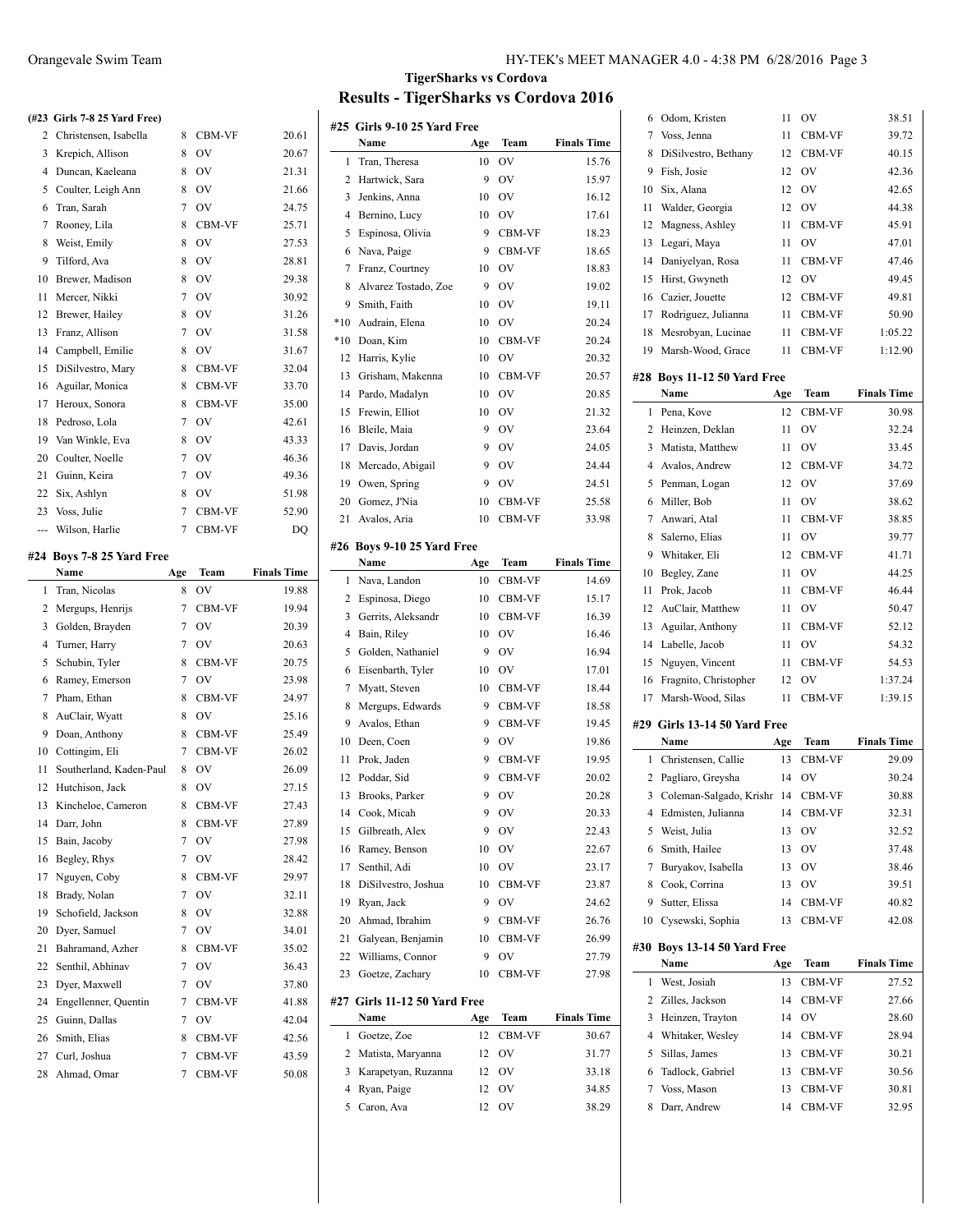|     | (#30 Boys 13-14 50 Yard Free) |          |               |                             |
|-----|-------------------------------|----------|---------------|-----------------------------|
| 9   | Olalde, Gabriel               | 13       | OV            | 35.49                       |
| 10  | Summerhays, Hunter            | 13       | OV            | 41.74                       |
| #31 | Girls 15-18 50 Yard Free      |          |               |                             |
|     | Name                          | Age      | Team          | <b>Finals Time</b>          |
| 1   | Fish, Grace                   | 15       | OV            | 33.28                       |
| 2   | DiSilvestro, Grace            | 15       | <b>CBM-VF</b> | 35.10                       |
| 3   | Warren, Katelyn               | 17       | <b>OV</b>     | 35.53                       |
| 4   | Todd, Ashly                   | 17       | <b>CBM-VF</b> | 35.79                       |
| 5   | Ali, Olivia                   | 17       | CBM-VF        | 41.39                       |
|     |                               |          |               |                             |
| #32 | Boys 15-18 50 Yard Free       |          |               |                             |
|     | Name                          | Age      | Team          | <b>Finals Time</b>          |
| 1   | DeBortoli, Bryan              | 17       | OV            | 23.08                       |
| 2   | Higdon, Tom                   | 18       | CBM-VF        | 23.32                       |
| 3   | Pridgen-Daniels, Gabriel      | 16       | <b>CBM-VF</b> | 25.93                       |
| 4   | Beilgard, Austin              | 16       | OV            | 26.78                       |
| 5   | Boe, Jacob                    | 15       | OV            | 27.02                       |
| 6   | Caron, Reed                   | 15       | <b>OV</b>     | 27.75                       |
| 7   | Verble, Seth                  | 16       | <b>CBM-VF</b> | 27.79                       |
| 8   | Powell, Jacob                 | 15       | <b>CBM-VF</b> | 27.98                       |
| 9   | DeBortoli, Zachary            | 18       | <b>OV</b>     | 28.45                       |
| 10  | Dill, David Laroy             | 15       | OV            | 33.57                       |
| 11  | Coulter, Joshua               | 16       | OV            | 34.62                       |
|     |                               |          |               |                             |
|     | #33  Girls 6&U 25 Yard Back   |          |               |                             |
| 1   | Name                          | Age<br>6 | Team<br>OV    | <b>Finals Time</b><br>31.80 |
| 2   | Whitnack, Saylor              |          |               |                             |
|     | Starkweather, Brooke          | 6        | <b>CBM-VF</b> | 33.36                       |
| 3   | Turner, Ellis                 | 6        | OV            | 34.03                       |
| 4   | Lee, Emily                    | 6        | <b>OV</b>     | 35.80                       |
| 5   | Reece, Nova                   | 6        | <b>OV</b>     | 36.32                       |
| 6   | Seymour, Katelyn              | 5        | <b>CBM-VF</b> | 42.29                       |
| 7   | Heinzen, Gwyndolin            | 6        | <b>OV</b>     | 42.92                       |
| 8   | Albert, Norah                 | 6        | OV            | 43.70                       |
| 9   | Duncan, Kalea                 | 5        | OV            | 47.28                       |
| 10  | Blair, Kate                   | 6        | <b>OV</b>     | 48.61                       |
| 11  | Hurd, Clara                   | 4        | <b>OV</b>     | 58.39                       |
| 12  | Cottingim, Mia                | 5        | <b>CBM-VF</b> | 1:01.52                     |
| 13  | Hayden McGormley, Meg         | 6        | CBM-VF        | 1:25.14                     |
| 14  | DiSilvestro, Susanna          | 4        | CBM-VF        | 1:29.74                     |
| --- | Mmagu, Chidera                | 3        | CBM-VF        | DQ                          |
| --- | Puryear, Cali                 | 5        | OV            | DQ                          |
| --- | Kearney, Aurora               | 6        | OV            | DQ                          |
| #34 | Boys 6&U 25 Yard Back         |          |               |                             |
|     | Name                          | Age      | Team          | <b>Finals Time</b>          |
| 1   | Mmagu, Chidubem               | 6        | CBM-VF        | 34.17                       |
| 2   | Eisenbarth, Ryder             | 6        | OV            | 37.59                       |
| 3   | Seccombe, Jacob               | 6        | OV            | 40.73                       |
| 4   | Penman, Noah                  | 6        | OV            | 43.29                       |
| 5   | Bell, Daniel                  | 6        | OV            | 46.99                       |
| 6   | Brady, Cade                   | 5        | OV            | 47.71                       |
| 7   | Starkweather, Jaxon           | 5        | CBM-VF        | 48.24                       |
|     |                               |          |               |                             |

8 Mergups, Aleksandrs 6 CBM-VF 48.71 Harris, Trevor 5 OV 49.67 Karapetyan, Shaunt 6 OV 50.80

# **TigerSharks vs Cordova Results - TigerSharks vs Cordova 2016**

 $\overline{\phantom{a}}$ 

 $\overline{\phantom{0}}$ 

| 11             | Hutchison, Scott                   | 6              | OV        | 50.85              |
|----------------|------------------------------------|----------------|-----------|--------------------|
| 12             | Matista, Dawson                    | 6              | OV        | 55.27              |
| 13             | Poddar, Neil                       | 5              | CBM-VF    | 59.46              |
| 14             | Pocus, Thomas                      | 6              | CBM-VF    | 1:13.62            |
| ---            | Comer, Devan                       | 6              | OV        | DQ                 |
|                | --- Pocus, Wyatt                   | 4              | CBM-VF    | DQ                 |
|                | --- Nguyen, Cory                   |                | CBM-VF    | DQ                 |
|                | --- Cazier, Xijvien                | 6              | CBM-VF    | DQ                 |
|                |                                    |                |           |                    |
|                | #35 Girls 7-8 25 Yard Back<br>Name | Age            | Team      | <b>Finals Time</b> |
| 1              | Whitnack, Charlee                  | 8              | OV        | 25.23              |
| 2              | Rigby, Amber                       | 8              | OV        | 25.96              |
| 3              | Brewer, Hailey                     | 8              | <b>OV</b> | 27.82              |
| $\overline{4}$ | Krepich, Allison                   | 8              | OV        | 28.19              |
| 5              | Kaufert, Kolby                     | 8              | OV        | 28.21              |
| 6              | Mercer, Nikki                      | 7              | <b>OV</b> | 31.27              |
| 7              | DiSilvestro, Mary                  | 8              | CBM-VF    | 31.37              |
| 8              | Tran, Sarah                        | 7              | <b>OV</b> | 31.52              |
| 9              | Harris, Avery                      | 8              | OV        | 32.13              |
| 10             | Pedroso, Lola                      | $\overline{7}$ | OV        | 33.13              |
| 11             | Hurd, Carolyn                      | $\overline{7}$ | OV        | 33.37              |
| 12             | Tilford, Ava                       | 8              | <b>OV</b> | 34.68              |
| 13             | Roa, Zoe                           | 7              | CBM-VF    | 35.90              |
| 14             | Voss, Julie                        | 7              | CBM-VF    | 36.47              |
| 15             | Wilson, Harlie                     | 7              | CBM-VF    | 37.11              |
| 16             | Brewer, Madison                    | 8              | OV        | 38.63              |
| 17             | Coulter, Noelle                    | 7              | OV        | 39.61              |
| 18             | Campbell, Emilie                   | 8              | <b>OV</b> | 41.25              |
| 19             | Guinn, Keira                       | 7              | OV        | 54.42              |
|                |                                    |                |           |                    |
| ---            |                                    | 7              |           |                    |
|                | Chavez, Ariana                     |                | OV        | DQ                 |
| #36            | Boys 7-8 25 Yard Back              |                |           |                    |
|                | Name                               | Age            | Team      | <b>Finals Time</b> |
| 1              | Puryear, Will                      | 8              | OV        | 22.93              |
| 2              | Turner, Harry                      | 7              | OV        | 24.35              |
| 3              | Schubin, Tyler                     | 8              | CBM-VF    | 27.73              |
| 4              | Sanchez, Gabriel                   | 8              | CBM-VF    | 29.06              |
| 5              | Golden, Brayden                    | 7              | OV        | 29.60              |
| 6              | Southerland, Kaden-Paul            | 8              | OV        | 29.78              |
| 7              | Ramey, Emerson                     | 7              | OV        | 30.25              |
| 8              | Kincheloe, Cameron                 | 8              | CBM-VF    | 31.63              |
| 9              | Hall, Keilan                       | 8              | CBM-VF    | 32.23              |
| 10             | Turpen, Robert                     | 8              | OV        | 32.78              |
| 11             | Jenkins, Jack                      | 7              | OV        | 32.98              |
| 12             | Bain, Jacoby                       | 7              | OV        | 33.04              |
| 13             | Begley, Rhys                       | 7              | OV        | 33.45              |
| 14             | Zilles, Nate                       | 8              | CBM-VF    | 33.93              |
| 15             | Nguyen, Coby                       | 8              | CBM-VF    | 35.12              |
| 16             | Garnett, Alex                      | 7              | CBM-VF    | 36.04              |
| 17             | Penman, Wyatt                      | 7              | <b>OV</b> | 36.48              |
| 18             | Darr, John                         | 8              | CBM-VF    | 37.16              |
| 19             | Hutchison, Jack                    | 8              | OV        | 38.33              |
| 20             | Schofield, Jackson                 | 8              | OV        | 39.74              |
| 21             | Curl, Joshua                       | 7              | CBM-VF    | 40.50              |
| 22             | Smith, Elias                       | 8              | CBM-VF    | 41.79              |
| 23<br>24       | Dyer, Samuel<br>Senthil, Abhinav   | 7<br>7         | OV<br>OV  | 42.87<br>43.97     |

| 25     | Guinn, Dallas                     | 7        | OV               | 49.01              |
|--------|-----------------------------------|----------|------------------|--------------------|
| 26     | Dyer, Maxwell                     | 7        | OV               | 1:01.89            |
| ---    | Bahramand, Azher                  | 8        | CBM-VF           | DO                 |
|        |                                   |          |                  |                    |
|        | #37 Girls 9-10 25 Yard Back       |          |                  |                    |
|        | Name                              | Age      | Team             | <b>Finals Time</b> |
| 1      | Alvarez Tostado, Mia              | 9        | OV               | 20.19              |
| 2      | Hardenburgh, Ayla                 | 9        | OV               | 20.51              |
| 3<br>4 | Pham, Erica                       | 10       | CBM-VF           | 20.57<br>21.66     |
| 5      | Doan, Kim                         | 10<br>9  | CBM-VF<br>CBM-VF |                    |
|        | Espinosa, Olivia<br>Rigby, Amanda |          | OV               | 22.19              |
| 6<br>7 | Smith, Faith                      | 10<br>10 | <b>OV</b>        | 22.24<br>23.71     |
|        |                                   |          |                  |                    |
| 8      | Pardo, Madalyn                    | 10       | <b>OV</b>        | 23.81              |
| 9      | Beil, Megan                       | 10       | OV               | 27.12              |
| 10     | Harris, Kylie                     | 10       | OV               | 27.95              |
| 11     | Bleile, Maia                      | 9        | OV               | 28.44              |
| 12     | Frewin, Elliot                    | 10       | <b>OV</b>        | 28.46              |
| 13     | Audrain, Elena                    | 10       | OV               | 28.71              |
| 14     | Shaban, Hannah                    | 10       | OV               | 29.00              |
| 15     | Nava, Paige                       | 9        | CBM-VF           | 30.20              |
| 16     | Davis, Jordan                     | 9        | OV               | 31.07              |
| 17     | Gomez, J'Nia                      | 10       | CBM-VF           | 31.37              |
| 18     | Mercado, Abigail                  | 9        | OV               | 32.24              |
|        | #38 Boys 9-10 25 Yard Back        |          |                  |                    |
|        | Name                              | Age      | Team             | <b>Finals Time</b> |
| 1      | Eisenbarth, Tyler                 | 10       | OV               | 19.30              |
| 2      | Rooney, Grant                     | 10       | CBM-VF           | 22.64              |
| 3      | Weist, Ronnie                     | 10       | OV               | 23.86              |
| 4      | Golden, Nathaniel                 | 9        | OV               | 24.51              |
| 5      | Myatt, Steven                     | 10       | CBM-VF           | 24.76              |
| 6      | Avalos, Ethan                     | 9        | CBM-VF           | 25.42              |
| 7      | Poddar, Sid                       | 9        | CBM-VF           | 25.49              |
| 8      | Cook, Micah                       | 9        | OV               | 26.35              |
| 9      | Roa, Antonio                      | 10       | CBM-VF           | 26.88              |
| 10     | Gilbreath, Alex                   | 9        | OV               | 27.22              |
| 11     | Turpen, Jacob                     | 10       | OV               | 27.61              |
| 12     | Mergups, Edwards                  | 9        | CBM-VF           | 28.89              |
| 13     | Williams, Connor                  | 9        | OV               | 29.72              |
| 14     | Senthil, Adi                      | 10       | OV               | 30.69              |
| 15     | Galvean, Benjamin                 | 10       | CBM-VF           | 31.83              |
| 16     | Ryan, Jack                        | 9        | OV               | 32.06              |
| 17     | Winchell, Nate                    | 9        | OV               | 32.46              |
| 18     | Magana, Joseph                    | 9        | CBM-VF           | 37.58              |
| 19     | DiSilvestro, Joshua               | 10       | CBM-VF           | 37.62              |
|        |                                   |          |                  |                    |
|        | #39 Girls 11-12 50 Yard Back      |          |                  |                    |
|        | Name                              | Age      | Team             | <b>Finals Time</b> |
| 1      | Alvarez Tostado, Fionnah          | 12       | OV               | 37.73              |
| 2      | Solis, Alina                      | 11       | CBM-VF           | 44.93              |
| 3      | Voss, Jenna                       | 11       | CBM-VF           | 47.75              |
| 4      | Six, Alana                        | 12       | OV               | 50.71              |
| 5      | Cammarota, Emma                   | 11       | OV               | 51.88              |
| 6      | Fish, Josie                       | 12       | OV               | 55.48              |
| 7      | Walder, Georgia                   | 12       | OV               | 55.98              |
| 8      | Daniyelyan, Rosa                  | 11       | CBM-VF           | 58.16              |
| 9      | Legari, Maya                      | 11       | OV               | 58.59              |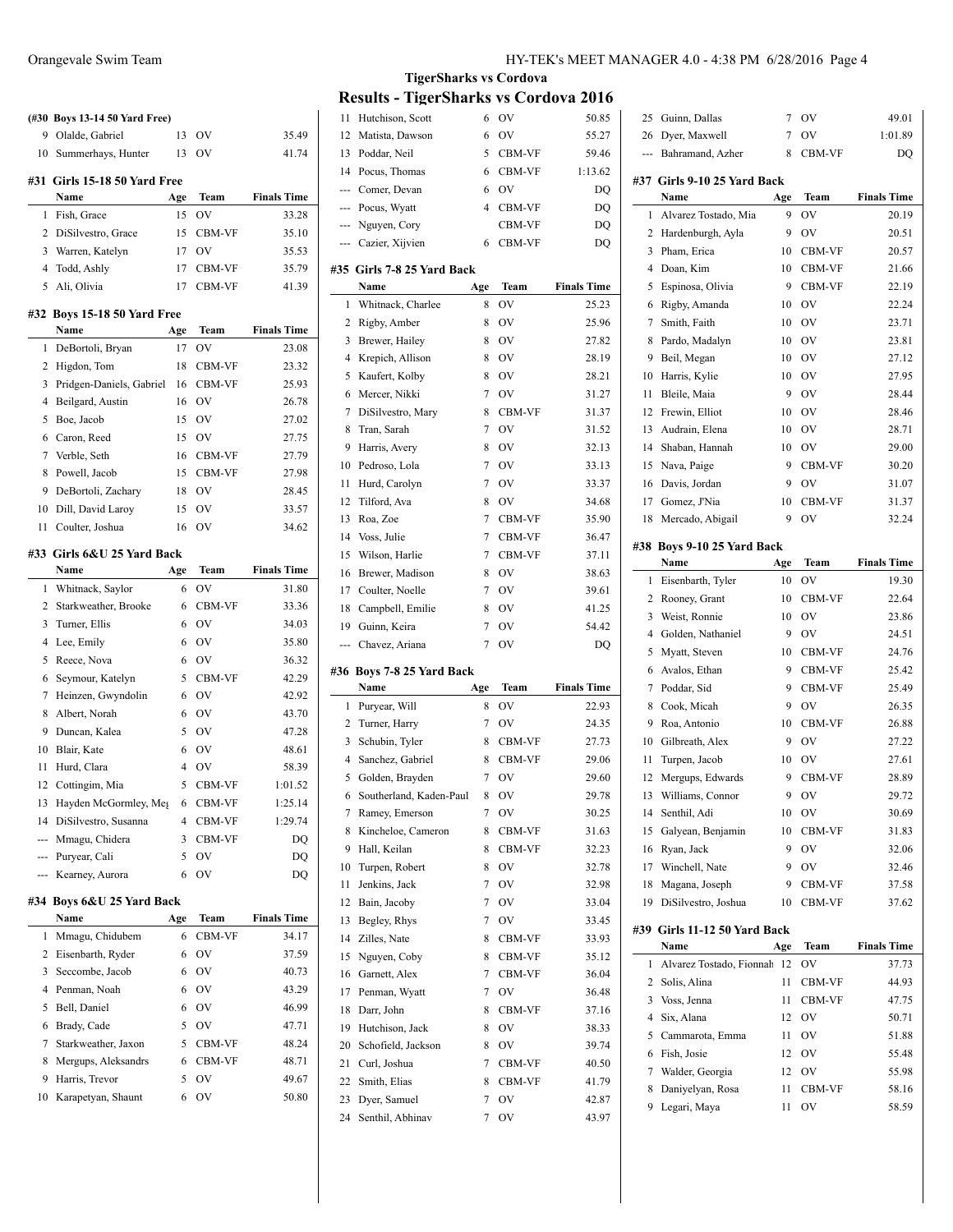# **(#39 Girls 11-12 50 Yard Back)** Cazier, Jouette 12 CBM-VF 1:06.63 Rodriguez, Julianna 11 CBM-VF 1:10.74 Mesrobyan, Lucinae 11 CBM-VF 1:16.54 Marsh-Wood, Grace 11 CBM-VF 1:18.80 **#40 Boys 11-12 50 Yard Back Name Age Team Finals Time** 1 Pena, Kove 12 CBM-VF 37.91 Williams, Cole 11 OV 39.02 Matista, Matthew 11 OV 40.43 4 Christensen, Hayden 11 CBM-VF 40.60 Lopez, Raul 11 CBM-VF 44.38 Miller, Bob 11 OV 45.67 Salerno, Elias 11 OV 46.19 8 Penman, Logan 12 OV 47.49 Anwari, Atal 11 CBM-VF 50.97 10 Begley, Zane 11 OV 53.52 Konarski, Austin 12 CBM-VF 57.92 Labelle, Jacob 11 OV 1:07.04 AuClair, Matthew 11 OV 1:09.52 Marsh-Wood, Silas 11 CBM-VF 1:57.41 --- Myatt, William 12 CBM-VF DQ **#41 Girls 13-14 50 Yard Back Name Age Team Finals Time** 1 Coleman-Salgado, Krishn 14 CBM-VF 36.34 Edmisten, Julianna 14 CBM-VF 37.11

| 3              | Ballard, Makenna              | 14  | <b>CBM-VF</b> | 39.33              |
|----------------|-------------------------------|-----|---------------|--------------------|
| 4              | Wilson, Katelyn               | 13  | OV            | 41.62              |
| 5              | Magana, Isabella              | 13  | <b>CBM-VF</b> | 43.41              |
| 6              | Prok. Julia                   | 13  | <b>CBM-VF</b> | 49.39              |
| 7              | Smith, Hailee                 | 13  | OV            | 51.24              |
| 8              | Verble, Sophia                | 14  | <b>CBM-VF</b> | 52.94              |
| 9              | Cook, Corrina                 | 13  | OV            | 54.39              |
| 10             | Buryakov, Isabella            | 13  | OV            | 54.43              |
|                | #42 Boys 13-14 50 Yard Back   |     |               |                    |
|                | Name                          |     | Team          | <b>Finals Time</b> |
|                |                               | Age |               |                    |
| $\mathbf{1}$   | West, Josiah                  | 13  | <b>CBM-VF</b> | 35.47              |
|                | 2 Voss, Mason                 | 13  | CBM-VF        | 37.78              |
| 3              | Whitaker, Wesley              | 14  | <b>CBM-VF</b> | 38.16              |
| $\overline{4}$ | Sillas, James                 | 13  | <b>CBM-VF</b> | 38.77              |
| 5              | Everett, Jack                 | 13  | <b>CBM-VF</b> | 40.41              |
| 6              | Magness, CJ                   | 13  | CBM-VF        | 42.64              |
| 7              | Olalde, Gabriel               | 13  | OV            | 46.59              |
|                | Summerhays, Hunter            | 13  | OV            | DQ                 |
|                | #43  Girls 15-18 50 Yard Back |     |               |                    |
|                | Name                          | Age | Team          | <b>Finals Time</b> |
| 1              | Konarski, Shelby              | 15  | <b>CBM-VF</b> | 35.98              |
| 2              | Fish, Grace                   | 15  | OV            | 39.31              |
|                |                               |     |               |                    |

| Name                 | Age | Team          | <b>Finals Time</b> |
|----------------------|-----|---------------|--------------------|
| 1 Konarski, Shelby   | 15. | CBM-VF        | 35.98              |
| 2 Fish, Grace        | 15  | OV            | 39.31              |
| 3 Edmisten, Isabella |     | 15 CBM-VF     | 39.68              |
| 4 DiSilvestro, Grace |     | 15 CBM-VF     | 41.23              |
| 5 Ali, Olivia        | 17  | <b>CBM-VF</b> | 49.67              |
| --- Boe, Taylor      | 16  | OV            | DO                 |
|                      |     |               |                    |

# **TigerSharks vs Cordova Results - TigerSharks vs Cordova 2016**

 $\overline{a}$ 

 $\overline{\phantom{a}}$ 

 $\overline{a}$ 

 $\overline{a}$ 

| #44            | Boys 15-18 50 Yard Back<br>Name | Age | Team   | <b>Finals Time</b> |
|----------------|---------------------------------|-----|--------|--------------------|
| 1              | Porter, Ethan                   | 15  | CBM-VF | 26.37              |
| 2              | Boe, Joshua                     | 18  | OV     | 28.20              |
| 3              | Boe, Jacob                      | 15  | OV     | 30.67              |
| 4              | Shubert, Tyler                  | 16  | CBM-VF | 33.76              |
| 5              | Dill, David Laroy               | 15  | OV     | 43.46              |
| 6              | Coulter, Joshua                 | 16  | OV     | 43.47              |
|                |                                 |     |        |                    |
|                | #45  Girls 7-8 25 Yard Breast   |     |        |                    |
|                | Name                            | Age | Team   | <b>Finals Time</b> |
| 1              | Seymour, Madelyn                | 8   | CBM-VF | 27.69              |
| 2              | Coulter, Leigh Ann              | 8   | OV     | 29.09              |
| 3              | Weist, Emily                    | 8   | OV     | 36.92              |
| 4              | Tolamatl, Magdalena             | 7   | CBM-VF | 37.21              |
| 5              | Christensen, Isabella           | 8   | CBM-VF | 38.19              |
| 6              | Rigby, Amber                    | 8   | OV     | 38.87              |
| 7              | Heroux, Sonora                  | 8   | CBM-VF | 39.48              |
| 8              | Rooney, Lila                    | 8   | CBM-VF | 39.97              |
| 9              | Aguilar, Monica                 | 8   | CBM-VF | 42.51              |
| ---            | Chavez, Ariana                  | 7   | OV     | DQ                 |
| ---            | Brewer, Hailey                  | 8   | OV     | DQ                 |
| ---            | Hurd, Carolyn                   | 7   | OV     | DQ                 |
| ---            | Voss, Julie                     | 7   | CBM-VF | DQ                 |
| ---            | Roa, Zoe                        | 7   | CBM-VF | DO                 |
| ---            | Coulter, Noelle                 | 7   | OV     | DQ                 |
| ---            | Duncan, Kaeleana                | 8   | OV     | DQ                 |
| #46            | <b>Boys 7-8 25 Yard Breast</b>  |     |        |                    |
|                | Name                            | Age | Team   | <b>Finals Time</b> |
|                |                                 |     |        |                    |
|                |                                 |     |        |                    |
| 1              | Ramey, Emerson                  | 7   | OV     | 28.85              |
| 2              | Tran, Nicolas                   | 8   | OV     | 29.09              |
| 3              | AuClair, Wyatt                  | 8   | OV     | 33.86              |
| $\overline{4}$ | Seccombe, Adam                  | 8   | OV     | 39.86              |
| ---            | Senthil, Abhinav                | 7   | OV     | DQ                 |
| ---            | Hall, Keilan                    | 8   | CBM-VF | DQ                 |
| ---            | Brady, Nolan                    | 7   | OV     | DQ                 |
| ---            | Pham, Ethan                     | 8   | CBM-VF | DQ                 |
| ---            | Engellenner, Quentin            | 7   | CBM-VF | DQ                 |
| ---            | Cottingim, Eli                  | 7   | CBM-VF | DQ                 |
| ---            | Mergups, Henrijs                | 7   | CBM-VF | DQ                 |
| ---            | Nguyen, Coby                    | 8   | CBM-VF | DQ                 |
| ---            | Bahramand, Azher                | 8   | CBM-VF | DQ                 |
| ---            | Garnett, Alex                   | 7   | CBM-VF | DQ                 |
| #47            | Girls 9-10 25 Yard Breast       |     |        |                    |
|                | Name                            | Age | Team   | <b>Finals Time</b> |
| 1              | Pham, Erica                     | 10  | CBM-VF | 22.02              |
| 2              | Espinosa, Olivia                | 9   | CBM-VF | 24.10              |
| 3              | Nava, Paige                     | 9   | CBM-VF | 26.20              |
| 4              | Seymour, Ashlyn                 | 9   | CBM-VF | 26.35              |
| 5              | Beil, Megan                     | 10  | OV     | 28.39              |
| 6              | Smith, Faith                    | 10  | OV     | 29.45              |
| 7              | Harris, Kylie                   | 10  | OV     | 30.26              |
| 8              | Owen, Spring                    | 9   | OV     | 30.37              |
| 9              | Shaban, Hannah                  | 10  | OV     | 33.10              |
| 10             | Davis, Jordan                   | 9   | OV     | 33.35              |

| 12  | Creeger, Mazzy                        | 9   | CBM-VF      | 35.58              |
|-----|---------------------------------------|-----|-------------|--------------------|
| 13  | Bleile, Maia                          | 9   | OV          | 36.09              |
|     | 14 Avalos, Aria                       | 10  | CBM-VF      | 41.02              |
|     |                                       |     |             |                    |
|     | #48 Boys 9-10 25 Yard Breast<br>Name  | Age | Team        | <b>Finals Time</b> |
| 1   | Smith, Brennan                        | 10  | OV          | 23.30              |
|     |                                       | 9   |             |                    |
| 2   | Mergups, Edwards                      |     | CBM-VF      | 24.18              |
| 3   | Avalos, Ethan                         | 9   | CBM-VF      | 24.81              |
| 4   | Ramey, Benson                         | 10  | OV          | 26.58              |
| 5   | Gerrits, Aleksandr                    | 10  | CBM-VF      | 26.65              |
| 6   | Rooney, Grant                         | 10  | CBM-VF      | 28.23              |
| 7   | Mercer, Brandon                       | 9   | OV          | 28.89              |
| 8   | Ryan, Jack                            | 9   | OV          | 30.14              |
| 9   | Deen, Coen                            | 9   | OV          | 31.78              |
| 10  | DiSilvestro, Joshua                   | 10  | CBM-VF      | 31.87              |
| 11  | Ahmad, Ibrahim                        | 9   | CBM-VF      | 34.60              |
| 12  | Williams, Connor                      | 9   | OV          | 35.37              |
| 13  | Magana, Joseph                        | 9   | CBM-VF      | 36.30              |
| 14  | Goetze, Zachary                       | 10  | CBM-VF      | 36.45              |
| --- | Turpen, Jacob                         | 10  | OV          | DQ                 |
| --- | Winchell, Nate                        | 9   | OV          | DQ                 |
|     |                                       |     |             |                    |
|     | #49 Girls 11-12 50 Yard Breast        |     |             |                    |
|     | Name                                  | Age | Team        | <b>Finals Time</b> |
| 1   | Goetze, Zoe                           | 12  | CBM-VF      | 42.93              |
| 2   | Karapetyan, Ruzanna                   | 12  | OV          | 44.27              |
| 3   | Ryan, Paige                           | 12  | OV          | 47.79              |
| 4   | Caron, Ava                            | 12  | OV          | 47.98              |
| 5   | Solis, Alina                          | 11  | CBM-VF      | 48.46              |
| 6   | Kliewer, Shay                         | 11  | OV          | 50.68              |
| 7   | Odom, Kristen                         | 11  | OV          | 50.90              |
| 8   | Lopez, Lupita                         | 11  | CBM-VF      | 58.08              |
| 9   | Six, Alana                            | 12  | OV          | 59.45              |
| 10  | Voss, Jenna                           | 11  | CBM-VF      | 1:00.22            |
| --- | Rodriguez, Julianna                   | 11  | CBM-VF      | DQ                 |
| --- | Walder, Georgia                       | 12  | OV          | DQ                 |
|     |                                       |     |             |                    |
|     | #50 Boys 11-12 50 Yard Breast<br>Name |     | Team        | <b>Finals Time</b> |
|     |                                       | Age | CBM-VF      |                    |
| 1   | Avalos, Andrew                        | 12  |             | 41.45              |
| 2   | Scollay, Cody                         | 12  | OV          | 45.77              |
| 3   | Whitaker, Eli                         | 12  | CBM-VF      | 46.83              |
| 4   | Matista, Matthew                      | 11  | $\hbox{OV}$ | 48.46              |
| 5   | Williams, Cole                        | 11  | OV          | 49.46              |
| 6   | Anwari, Atal                          | 11  | CBM-VF      | 54.58              |
| 7   | Miller, Bob                           | 11  | OV          | 59.94              |
| 8   | Prok, Jacob                           | 11  | CBM-VF      | 1:03.47            |
| 9   | AuClair, Matthew                      | 11  | OV          | 1:04.99            |
| --- | Myatt, William                        | 12  | CBM-VF      | DO                 |
|     | --- Konarski, Austin                  | 12  | CBM-VF      | DQ                 |
|     | --- Bahramand, Lamar                  | 12  | CBM-VF      | DO                 |
|     | --- Nguyen, Vincent                   | 11  | CBM-VF      | DQ                 |
|     |                                       |     |             |                    |
| #51 | Girls 13-14 50 Yard Breast            |     |             |                    |
|     | Name                                  | Age | Team        | <b>Finals Time</b> |
| 1   | Pagliaro, Greysha                     | 14  | OV          | 37.10              |
|     | 2 Edmisten, Julianna                  | 14  | CBM-VF      | 43.76              |
| 3   | Shupe, Marin                          | 14  | CBM-VF      | 44.59              |
|     |                                       |     |             |                    |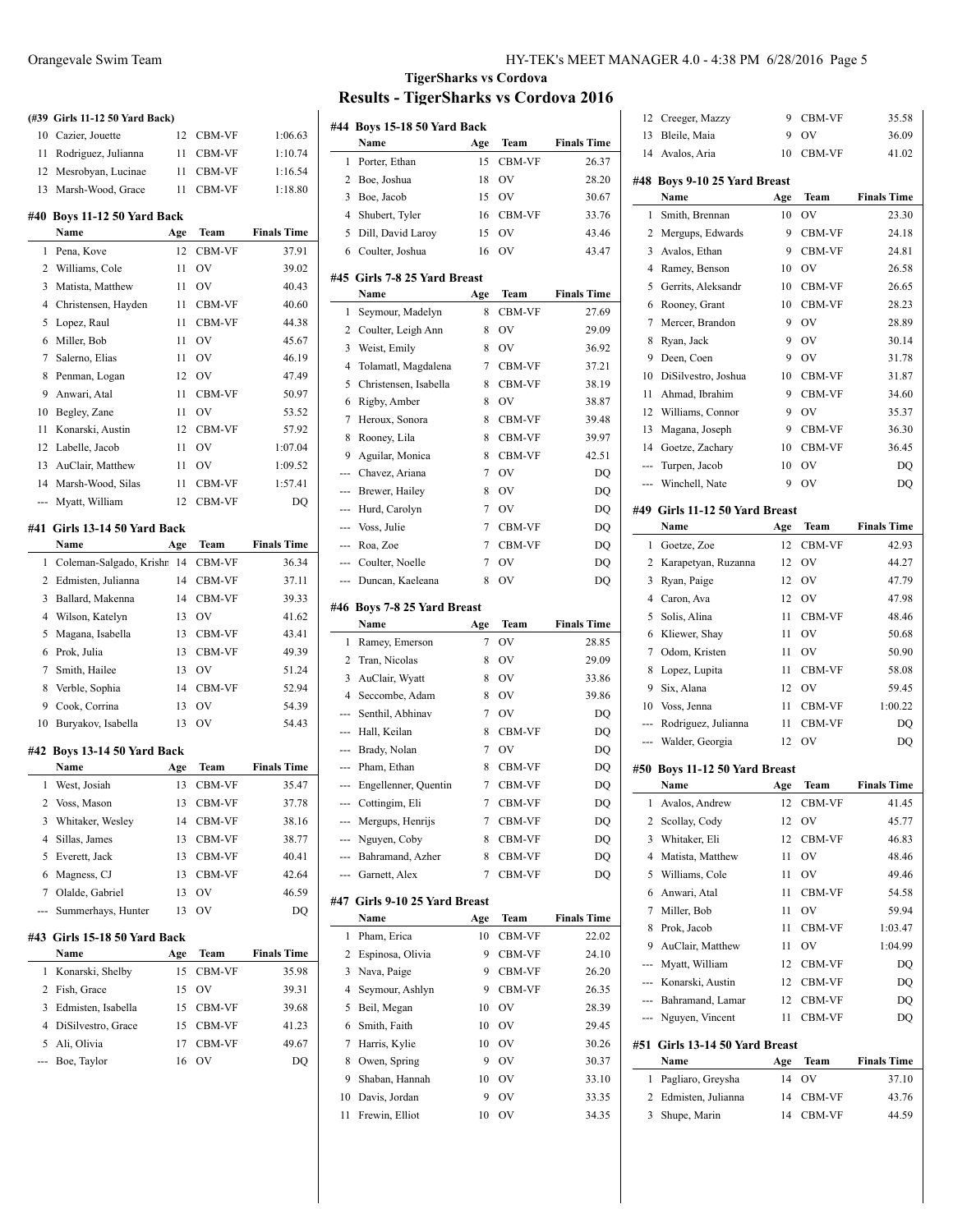|                | (#51 Girls 13-14 50 Yard Breast)      |           |                     |                    |
|----------------|---------------------------------------|-----------|---------------------|--------------------|
| 4              | Magana, Isabella                      | 13        | <b>CBM-VF</b>       | 48.84              |
| 5              | Coulter, Catherine                    | 14        | OV                  | 50.03              |
| 6              | Cysewski, Sophia                      | 13        | CBM-VF              | 52.22              |
| 7              | Sutter, Elissa                        | 14        | CBM-VF              | 58.35              |
| 8              | Cook, Corrina                         | 13        | OV                  | 59.08              |
| 9              | Prok, Julia                           | 13        | CBM-VF              | 1:02.22            |
| ---            | Buryakov, Isabella                    | 13        | OV                  | DQ                 |
|                |                                       |           |                     |                    |
|                | #52 Boys 13-14 50 Yard Breast<br>Name | Age       | Team                | <b>Finals Time</b> |
| 1              | Kliewer, Evan                         | 14        | OV                  | 35.66              |
| 2              | Heinzen, Trayton                      | 14        | OV                  | 38.75              |
| 3              | Fish, Jackson                         | 14        | OV                  | 42.54              |
| 4              |                                       |           |                     |                    |
|                | Magness, CJ                           | 13        | <b>CBM-VF</b>       | 43.67              |
| 5              | Walder, Pace                          | 14        | OV                  | 43.87              |
| 6              | Rosenberger, Vincent                  | 14        | OV                  | 43.88              |
| 7              | Tadlock, Gabriel                      | 13        | CBM-VF              | 45.23              |
| 8              | Summerhays, Hunter                    | 13        | OV                  | 51.66              |
| 9              | Heroux, Evan                          | 13        | CBM-VF              | 52.71              |
|                | #53 Girls 15-18 50 Yard Breast        |           |                     |                    |
|                | Name                                  | Age       | Team                | <b>Finals Time</b> |
| 1              | Konarski, Shelby                      | 15        | CBM-VF              | 37.41              |
| 2              | DeBortoli, Natasha                    | 17        | OV                  | 38.56              |
| 3              | Todd, Ashly                           | 17        | CBM-VF              | 42.42              |
| $\overline{4}$ | Warren, Katelyn                       | 17        | OV                  | 1:01.70            |
|                | #54 Boys 15-18 50 Yard Breast         |           |                     |                    |
|                |                                       |           |                     |                    |
|                | Name                                  |           | Team                | <b>Finals Time</b> |
| 1              |                                       | Age<br>18 | CBM-VF              |                    |
| $\mathbf{2}$   | Higdon, Tom<br>DeBortoli, Zachary     | 18        | OV                  | 27.97<br>35.26     |
| 3              |                                       | 15        |                     |                    |
|                | Caron, Reed                           |           | OV                  | 37.78              |
| 4              | Verble, Seth                          | 16        | CBM-VF              | 38.68              |
| 5              | Beilgard, Austin                      | 16        | OV                  | 38.96              |
| 6<br>7         | Powell, Jacob                         | 15<br>15  | <b>CBM-VF</b><br>OV | 40.10<br>45.77     |
|                | Dill, David Laroy                     |           |                     |                    |
|                | #55 Girls 7-8 50 Yard Free            |           |                     |                    |
|                | Name                                  | Age       | Team                | <b>Finals Time</b> |
| 1              | Whitnack, Charlee                     | 8         | ov                  | 41.81              |
| 2              | Christensen, Isabella                 | 8         | CBM-VF              | 45.18              |
| 3              | Duncan, Kaeleana                      | 8         | OV                  | 47.33              |
| 4              | Seymour, Madelyn                      | 8         | CBM-VF              | 49.43              |
| 5              | Kaufert, Kolby                        | 8         | OV                  | 50.52              |
| 6              | Harris, Avery                         | 8         | OV                  | 53.09              |
| 7              | Tran, Sarah                           | 7         | OV                  | 57.31              |
| 8              | Tolamatl, Magdalena                   | 7         | CBM-VF              | 1:02.15            |
| 9              | Tilford, Ava                          | 8         | OV                  | 1:07.91            |
| 10             | Hurd, Carolyn                         | 7         | OV                  | 1:07.92            |
| 11             | Heroux, Sonora                        | 8         | CBM-VF              | 1:14.83            |
| 12             | Mercer, Nikki                         | 7         | OV                  | 1:15.53            |
| 13             | Franz, Allison                        | 7         | OV                  | 1:15.70            |
| 14             | Van Winkle, Eva                       | 8         | OV                  | 1:17.59            |
| 15             | Six, Ashlyn                           | 8         | OV                  | 1:37.17            |
| 16             | Pedroso, Lola<br>Wilson, Harlie       | 7<br>7    | OV<br>CBM-VF        | 1:38.44<br>1:50.94 |

# **TigerSharks vs Cordova Results - TigerSharks vs Cordova 2016**

 $\overline{a}$ 

 $\overline{a}$ 

|     | #56 Boys 7-8 50 Yard Free           |     |               |                    |
|-----|-------------------------------------|-----|---------------|--------------------|
|     | Name                                | Age | Team          | <b>Finals Time</b> |
| 1   | Puryear, Will                       | 8   | OV            | 44.52              |
| 2   | Tran, Nicolas                       | 8   | OV            | 46.04              |
| 3   | Garnett, Alex                       | 7   | CBM-VF        | 50.40              |
| 4   | Schubin, Tyler                      | 8   | CBM-VF        | 50.77              |
| 5   | Turpen, Robert                      | 8   | OV            | 50.80              |
| 6   | Zilles, Nate                        | 8   | CBM-VF        | 51.16              |
| 7   | Hall, Keilan                        | 8   | CBM-VF        | 52.16              |
| 8   | Doan, Anthony                       | 8   | CBM-VF        | 55.89              |
| 9   | Penman, Wyatt                       | 7   | OV            | 56.63              |
| 10  | Jenkins, Jack                       | 7   | OV            | 59.50              |
| 11  | Seccombe, Adam                      | 8   | OV            | 1:00.12            |
| 12  | Darr, John                          | 8   | CBM-VF        | 1:10.74            |
| 13  | Hutchison, Jack                     | 8   | OV            | 1:10.76            |
| 14  | Dyer, Samuel                        | 7   | OV            | 1:14.90            |
| 15  | Begley, Rhys                        | 7   | OV            | 1:15.18            |
| 16  | Sanchez, Gabriel                    | 8   | CBM-VF        | 1:17.80            |
| 17  | Dyer, Maxwell                       | 7   | OV            | 1:21.20            |
| 18  | Brady, Nolan                        | 7   | OV            | 1:26.20            |
| 19  | Engellenner, Quentin                | 7   | CBM-VF        | 1:34.10            |
| 20  | Guinn, Dallas                       | 7   | OV            | 1:36.57            |
| 21  | Curl, Joshua                        | 7   | CBM-VF        | 1:40.56            |
| 22  | Smith, Elias                        | 8   | <b>CBM-VF</b> | 1:52.98            |
|     |                                     |     |               |                    |
|     | #57 Girls 9-10 50 Yard Free<br>Name | Age | Team          | <b>Finals Time</b> |
| 1   | Tran, Theresa                       | 10  | OV            | 35.11              |
| 2   | Hartwick, Sara                      | 9   | OV            | 35.13              |
| 3   | Alvarez Tostado, Mia                | 9   | OV            | 37.66              |
| 4   |                                     |     |               |                    |
|     | Pham, Erica                         | 10  | CBM-VF        | 38.62              |
| 5   | Hardenburgh, Ayla                   | 9   | OV            | 39.05              |
| 6   | Bernino, Lucy                       | 10  | OV            | 39.88              |
| 7   | Alvarez Tostado, Zoe                | 9   | OV            | 40.70              |
| 8   | Rigby, Amanda                       | 10  | OV            | 42.77              |
| 9   | Audrain, Elena                      | 10  | OV            | 43.69              |
| 10  | Grisham, Makenna                    | 10  | CBM-VF        | 44.53              |
| 11  | Doan, Kim                           | 10  | CBM-VF        | 45.23              |
| 12  | Creeger, Mazzy                      | 9   | CBM-VF        | 46.77              |
| 13  | Beil, Megan                         | 10  | OV            | 47.28              |
| 14  | Hayden McGormley, Bro-              | 9   | CBM-VF        | 49.56              |
| 15  | Shaban, Hannah                      | 10  | OV            | 51.83              |
| 16  | Owen, Spring                        | 9   | OV            | 54.74              |
| 17  | Mercado, Abigail                    | 9   | OV            | 57.44              |
| 18  | Avalos, Aria                        | 10  | CBM-VF        | 1:21.50            |
| #58 | Boys 9-10 50 Yard Free              |     |               |                    |
|     | Name                                | Age | Team          | <b>Finals Time</b> |
| 1   | Nava, Landon                        | 10  | CBM-VF        | 33.38              |
| 2   | Espinosa, Diego                     | 10  | CBM-VF        | 33.93              |
| 3   | Gerrits, Aleksandr                  | 10  | CBM-VF        | 36.31              |
| 4   | Golden, Nathaniel                   | 9   | OV            | 36.54              |
| 5   | Durgin, Elijah                      | 10  | OV            | 37.63              |
| 6   | Smith, Brennan                      | 10  | OV            | 40.14              |
| 7   | Weist, Ronnie                       | 10  | OV            | 42.17              |
| 8   | Poddar, Sid                         | 9   | CBM-VF        | 44.42              |
| 9   | Myatt, Steven                       | 10  | CBM-VF        | 46.07              |

| 10  | Deen, Coen                       | 9         | OV         | 47.64                         |
|-----|----------------------------------|-----------|------------|-------------------------------|
| 11  | Cook, Micah                      | 9         | OV         | 49.33                         |
| 12  | Senthil, Adi                     | 10        | OV         | 52.51                         |
| 13  | Gilbreath, Alex                  | 9         | OV         | 54.79                         |
| 14  | Mercer, Brandon                  | 9         | OV         | 56.65                         |
| 15  | Goetze, Zachary                  | 10        | CBM-VF     | 1:01.49                       |
| 16  | Galyean, Benjamin                | 10        | CBM-VF     | 1:02.49                       |
| 17  | Winchell, Nate                   | 9         | OV         | 1:07.12                       |
| 18  | Ahmad, Ibrahim                   | 9         | CBM-VF     | 1:09.07                       |
|     |                                  |           |            |                               |
|     | #59 Girls 11-12 100 Yard Free    |           |            |                               |
|     | Name<br>Alvarez Tostado, Fionnah | Age       | Team       | <b>Finals Time</b>            |
| 1   |                                  | 12        | OV         | 1:12.97                       |
| 2   | Solis, Alina                     | 11        | CBM-VF     | 1:25.18                       |
| 3   | Odom, Kristen                    | 11        | OV         | 1:30.81                       |
| 4   | Cammarota, Emma                  | 11        | OV         | 1:32.64                       |
| 5   | DiSilvestro, Bethany             | 12        | CBM-VF     | 1:35.53                       |
| 6   | Daniyelyan, Rosa                 | 11        | CBM-VF     | 1:48.68                       |
| 7   | Legari, Maya                     | 11        | OV         | 1:54.39                       |
| 8   | Cazier, Jouette                  | 12        | CBM-VF     | 1:54.59                       |
| 9   | Hirst, Gwyneth                   | 12        | OV         | 2:00.00                       |
| 10  | Mesrobyan, Lucinae               | 11        | CBM-VF     | 2:23.60                       |
| 11  | Marsh-Wood, Grace                | 11        | CBM-VF     | 2:55.45                       |
|     | #60 Boys 11-12 100 Yard Free     |           |            |                               |
|     | Name                             | Age       | Team       | <b>Finals Time</b>            |
| 1   | Coulter, James                   | 12        | OV         | 1:08.51                       |
| 2   | Christensen, Hayden              | 11        | CBM-VF     | 1:16.11                       |
| 3   | Heinzen, Deklan                  | 11        | OV         | 1:17.31                       |
| 4   | Gabrielli, Marcello              | 11        | OV         | 1:17.40                       |
|     |                                  |           |            |                               |
| 5   | Lopez, Raul                      | 11        | CBM-VF     | 1:19.41                       |
| 6   | Penman, Logan                    | 12        | OV         | 1:31.23                       |
| 7   | Salerno, Elias                   | 11        | OV         | 1:32.61                       |
| 8   | Konarski, Austin                 | 12        | CBM-VF     | 1:32.78                       |
| 9   | Whitaker, Eli                    | 12        | CBM-VF     | 1:36.33                       |
| 10  | Begley, Zane                     | 11        | OV         | 1:37.39                       |
| 11  | Bahramand, Lamar                 | 12        | CBM-VF     | 1:39.85                       |
| 12  | Myatt, William                   | 12        | CBM-VF     | 1:42.63                       |
| 13  | Nguyen, Vincent                  | 11        | CBM-VF     | 2:03.73                       |
| 14  | Labelle, Jacob                   | 11        | OV         | 2:07.91                       |
| 15  | Marsh-Wood, Silas                | 11        | CBM-VF     | 3:09.18                       |
| #61 | Girls 13-14 100 Yard Free        |           |            |                               |
|     | Name                             | Age       | Team       | <b>Finals Time</b>            |
| 1   | Christensen, Callie              | 13        | CBM-VF     | 1:03.69                       |
| 2   | Williams-Herron, Skyler          | 14        | OV         | 1:06.36                       |
| 3   | Ballard, Makenna                 | 14        | CBM-VF     | 1:07.95                       |
| 4   | Wilhelms, Isabella               | 13        | OV         | 1:11.15                       |
| 5   | Weist, Julia                     | 13        | OV         | 1:15.87                       |
| 6   | Wilson, Katelyn                  | 13        | OV         | 1:16.53                       |
| 7   | Coulter, Catherine               | 14        | OV         | 1:24.53                       |
| 8   | Shupe, Marin                     | 14        | CBM-VF     | 1:28.30                       |
| 9   | Verble, Sophia                   | 14        | CBM-VF     | 1:33.46                       |
| 10  | Cysewski, Sophia                 | 13        | CBM-VF     | 1:40.62                       |
| 11  | Sutter, Elissa                   | 14        | CBM-VF     | 1:46.80                       |
|     |                                  |           |            |                               |
|     | #62 Boys 13-14 100 Yard Free     |           |            |                               |
| 1   | Name<br>Kliewer, Evan            | Age<br>14 | Team<br>OV | <b>Finals Time</b><br>1:00.71 |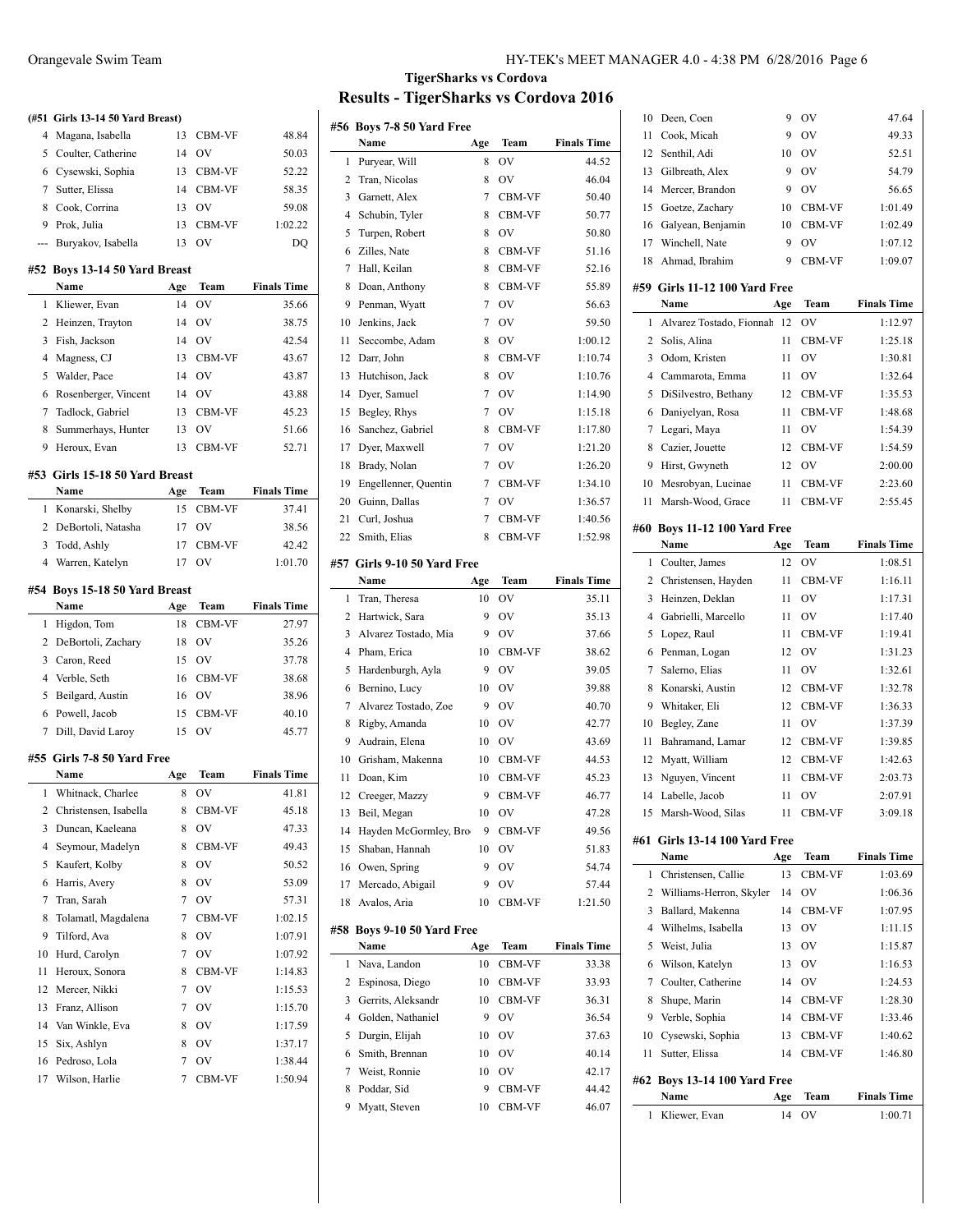**(#62 Boys 13-14 100 Yard Free)** 2 West, Josiah 13 CBM-VF 1:00.94 3 Walder, Pace 14 OV 1:05.04 4 Zilles, Jackson 14 CBM-VF 1:05.82 5 Heinzen, Trayton 14 OV 1:07.65 6 Fish, Jackson 14 OV 1:12.22 7 Rosenberger, Vincent 14 OV 1:14.01 8 Darr, Andrew 14 CBM-VF 1:15.24 9 Everett, Jack 13 CBM-VF 1:19.67 10 Magness, CJ 13 CBM-VF 1:22.75 11 Fragnito, Michael 14 OV 1:23.73 12 Heroux, Evan 13 CBM-VF 1:35.25 **#63 Girls 15-18 100 Yard Free Name Age Team Finals Time** 1 Stinson, Amanda 15 OV 1:08.54 2 Boe, Taylor 16 OV 1:12.12 3 DiSilvestro, Grace 15 CBM-VF 1:18.19 4 Ali, Olivia 17 CBM-VF 1:31.85 5 Warren, Katelyn 17 OV 1:32.46 **#64 Boys 15-18 100 Yard Free Name Age Team Finals Time** 1 Higdon, Tom 18 CBM-VF 51.37 2 DeBortoli, Bryan 17 OV 51.66 3 Boe, Joshua 18 OV 53.41 4 Crowl, Cody 17 CBM-VF 56.69 5 Beilgard, Austin 16 OV 1:00.18 6 Shubert, Tyler 16 CBM-VF 1:00.95 7 Powell, Jacob 15 CBM-VF 1:03.20 8 Boe, Jacob 15 OV 1:04.20 **#65 Girls 7-8 25 Yard Fly Name Age Team Finals Time** 1 Coulter, Leigh Ann 8 OV 24.08 2 Whitnack, Charlee 8 OV 26.42 3 Krepich, Allison 8 OV 29.86 4 Kaufert, Kolby 8 OV 30.33 5 Rooney, Lila 8 CBM-VF 31.71 6 Harris, Avery 8 OV 33.52 7 DiSilvestro, Mary 8 CBM-VF 46.16 Brewer, Madison 8 OV DQ --- Van Winkle, Eva 8 OV DO --- Aguilar, Monica 8 CBM-VF DQ --- Franz, Allison 7 OV DQ --- Tolamatl, Magdalena 7 CBM-VF DQ **#66 Boys 7-8 25 Yard Fly Name Age Team Finals Time** 1 AuClair, Wyatt 8 OV 26.87 2 Puryear, Will 8 OV 29.27 3 Kincheloe, Cameron 8 CBM-VF 33.55 4 Penman, Wyatt 7 OV 33.81 5 Jenkins, Jack 7 OV 33.88

6 Doan, Anthony 8 CBM-VF 35.65 7 Turner, Harry 2 0V 37.34 8 Sanchez, Gabriel 8 CBM-VF 40.57 9 Southerland, Kaden-Paul 8 OV 40.99

# **TigerSharks vs Cordova Results - TigerSharks vs Cordova 2016**

| 10     | Cottingim, Eli                     | 7        | CBM-VF           | 41.89              |
|--------|------------------------------------|----------|------------------|--------------------|
| ---    | Mergups, Henrijs                   | 7        | CBM-VF           | DQ                 |
| ---    | Turpen, Robert                     | 8        | OV               | DQ                 |
| ---    | Seccombe, Adam                     | 8        | OV               | DO                 |
|        | --- Zilles, Nate                   | 8        | CBM-VF           | DQ                 |
| ---    | Pham, Ethan                        | 8        | CBM-VF           | DQ                 |
|        |                                    |          |                  |                    |
|        | #67  Girls 9-10 25 Yard Fly        |          |                  |                    |
|        | Name                               | Age      | Team             | <b>Finals Time</b> |
| 1      | Alvarez Tostado, Mia               | 9        | OV               | 17.22              |
| 2      | Jenkins, Anna                      | 10       | OV               | 20.23              |
| 3      | Franz, Courtney                    | 10       | OV               | 22.27              |
| 4      | Seymour, Ashlyn                    | 9        | CBM-VF           | 22.93              |
| 5      | Rigby, Amanda                      | 10       | OV               | 23.10              |
| 6      | Bernino, Lucy                      | 10       | OV               | 24.04              |
| 7      | Alvarez Tostado, Zoe               | 9        | <b>OV</b>        | 26.07              |
| 8      | Pardo, Madalyn                     | 10       | OV               | 26.09              |
| 9      | Hardenburgh, Ayla                  | 9        | OV               | 26.48              |
| 10     | Grisham, Makenna                   | 10       | CBM-VF           | 26.60              |
| 11     | Hayden McGormley, Bro-             | 9        | CBM-VF           | 27.01              |
| 12     | Gomez, J'Nia                       | 10       | CBM-VF           | 36.83              |
| #68    | <b>Boys 9-10 25 Yard Fly</b>       |          |                  |                    |
|        | Name                               | Age      | Team             | <b>Finals Time</b> |
| 1      | Durgin, Elijah                     | 10       | OV               | 18.27              |
| 2      | Bain, Riley                        | 10       | OV               | 20.57              |
| 3      | Roa, Antonio                       | 10       | CBM-VF           | 21.05              |
| 4      |                                    |          |                  |                    |
|        | Rooney, Grant                      | 10       | CBM-VF           | 21.12              |
| 5      | Smith, Brennan                     | 10       | OV               | 23.78              |
|        |                                    |          |                  |                    |
| 6      | Brooks, Parker                     | 9        | OV               | 26.74              |
| 7      | Weist, Ronnie                      | 10       | <b>OV</b>        | 27.52              |
| 8      | Ramey, Benson                      | 10       | OV               | 29.38              |
| 9      | Mercer, Brandon                    | 9        | OV               | 30.87              |
| 10     | Magana, Joseph                     | 9        | CBM-VF           | 31.08              |
| ---    | Prok, Jaden                        | 9        | CBM-VF           | DQ                 |
| ---    | Turpen, Jacob                      | 10       | OV               | DQ                 |
|        | #69   Girls 11-12 50 Yard Fly      |          |                  |                    |
|        | Name                               | Age      | Team             | <b>Finals Time</b> |
| 1      | Alvarez Tostado, Fionnah           | 12       | OV               | 35.25              |
| 2      | Goetze, Zoe                        | 12       | CBM-VF           | 35.68              |
| 3      | Matista, Maryanna                  | 12       | OV               | 36.11              |
| 4      | Ryan, Paige                        | 12       | OV               | 39.40              |
| 5      | Kliewer, Shay                      | 11       | OV               | 49.10              |
| 6      | Fish, Josie                        | 12       | OV               | 51.37              |
| 7      | Cammarota, Emma                    | 11       | OV               | 52.66              |
| 8      | DiSilvestro, Bethany               | 12       |                  | 54.46              |
| 9      |                                    | 11       | CBM-VF           |                    |
| ---    | Lopez, Lupita<br>Magness, Ashley   | 11       | CBM-VF<br>CBM-VF | 57.26<br>DO        |
|        |                                    |          |                  |                    |
| #70    | <b>Boys 11-12 50 Yard Fly</b>      |          |                  |                    |
|        | Name                               | Age      | Team             | <b>Finals Time</b> |
| 1      | Pena, Kove                         | 12       | CBM-VF           | 34.64              |
| 2      | Coulter, James                     | 12       | OV               | 34.88              |
| 3      | Heinzen, Deklan                    | 11       | OV               | 38.15              |
| 4      | Avalos, Andrew                     | 12       | CBM-VF           | 41.16              |
| 5      | Scollay, Cody                      | 12       | OV               | 41.40              |
| 6<br>7 | Gabrielli, Marcello<br>Lopez, Raul | 11<br>11 | OV<br>CBM-VF     | 46.06<br>56.33     |

| 8           | Aguilar, Anthony                   | 11       | CBM-VF               | 1:07.65                 |
|-------------|------------------------------------|----------|----------------------|-------------------------|
|             | #71 Girls 13-14 50 Yard Fly        |          |                      |                         |
|             | Name                               | Age      | Team                 | <b>Finals Time</b>      |
| 1           | Williams-Herron, Skyler            | 14       | OV                   | 31.63                   |
| 2           | Wilhelms, Isabella                 | 13       | OV                   | 32.43                   |
| 3           | Coleman-Salgado, Krishr            | 14       | CBM-VF               | 33.94                   |
| 4           | Coulter, Catherine                 | 14       | OV                   | 39.00                   |
| 5           | Wilson, Katelyn                    | 13       | OV                   | 41.63                   |
| 6           | Weist, Julia                       | 13       | OV                   | 42.79                   |
| 7           | Magana, Isabella                   | 13       | CBM-VF               | 44.48                   |
| 8           | Verble, Sophia                     | 14       | CBM-VF               | 47.71                   |
| ---         | Prok, Julia                        | 13       | CBM-VF               | DQ                      |
|             |                                    |          |                      |                         |
|             | #72 Boys 13-14 50 Yard Fly         |          |                      |                         |
|             | Name                               | Age      | Team                 | <b>Finals Time</b>      |
| 1           | Whitaker, Wesley                   | 14       | CBM-VF               | 32.64                   |
| 2           | Walder, Pace                       | 14       | OV                   | 33.37                   |
| 3           | Zilles, Jackson                    | 14       | CBM-VF               | 33.81                   |
| 4           | Sillas, James                      | 13       | CBM-VF               | 35.26                   |
| 5           | Rosenberger, Vincent               | 14       | OV                   | 41.21                   |
| 6           | Everett, Jack                      | 13       | CBM-VF               | 46.45                   |
| 7           | Fish, Jackson                      | 14       | OV                   | 46.75                   |
| 8           | Fragnito, Michael                  | 14       | OV                   | 53.48                   |
|             | #73 Girls 15-18 50 Yard Fly        |          |                      |                         |
|             | Name                               | Age      | Team                 | <b>Finals Time</b>      |
| 1           | DeBortoli, Natasha                 | 17       | OV                   | 33.21                   |
| 2           | Edmisten, Isabella                 | 15       | CBM-VF               | 33.43                   |
| 3           | Stinson, Amanda                    | 15       | OV                   | 35.92                   |
| 4           | Todd, Ashly                        | 17       | CBM-VF               | 39.04                   |
| 5           | Fish, Grace                        | 15       | OV                   | 39.39                   |
|             |                                    |          |                      |                         |
|             | #74 Boys 15-18 50 Yard Fly<br>Name | Age      | Team                 | <b>Finals Time</b>      |
| 1           | Porter, Ethan                      | 15       | CBM-VF               | 25.56                   |
| 2           | DeBortoli, Bryan                   | 17       | OV                   | 25.66                   |
| 3           |                                    |          | CBM-VF               |                         |
| 4           | Crowl, Cody                        | 17       |                      | 27.42                   |
| 5           | Boe, Joshua                        | 18<br>16 | OV<br>CBM-VF         | 28.13<br>30.28          |
|             | Shubert, Tyler                     |          |                      |                         |
| 6<br>$\tau$ | Verble, Seth                       | 16       | CBM-VF               | 31.15                   |
|             | Boe, Jacob                         | 15       | OV                   | 32.98                   |
| 8           | Coulter, Joshua                    | 16       | - OV                 | 40.69                   |
|             | #75 Girls 7-8 100 Yard Free Relay  |          |                      |                         |
|             | Team                               |          | Relay                | <b>Finals Time</b>      |
| 1           | OV                                 |          | А                    | 1:31.23                 |
|             |                                    |          |                      |                         |
|             | Krepich, Allison 8                 |          | Whitnack, Charlee 8  |                         |
|             | Rigby, Amber 8                     |          | Kaufert, Kolby 8     |                         |
| 2           | <b>CBM-VF</b>                      |          | A                    | 1:37.37                 |
|             | Seymour, Madelyn 8                 |          | Rooney, Lila 8       |                         |
|             | Tolamatl, Magdalena 7              |          |                      | Christensen, Isabella 8 |
| 3           | <b>OV</b>                          |          | С                    | 1:40.99                 |
|             | Chavez, Ariana 7                   |          |                      |                         |
|             |                                    |          | Coulter, Leigh Ann 8 |                         |
|             | Duncan, Kaeleana 8<br>4 OV         |          | Hurd, Carolyn 7<br>B |                         |
|             |                                    |          |                      | 1:43.36                 |
|             | Weist, Emily 8                     |          | Brewer, Hailey 8     |                         |
|             | Tran, Sarah 7                      |          | Harris, Avery 8      |                         |